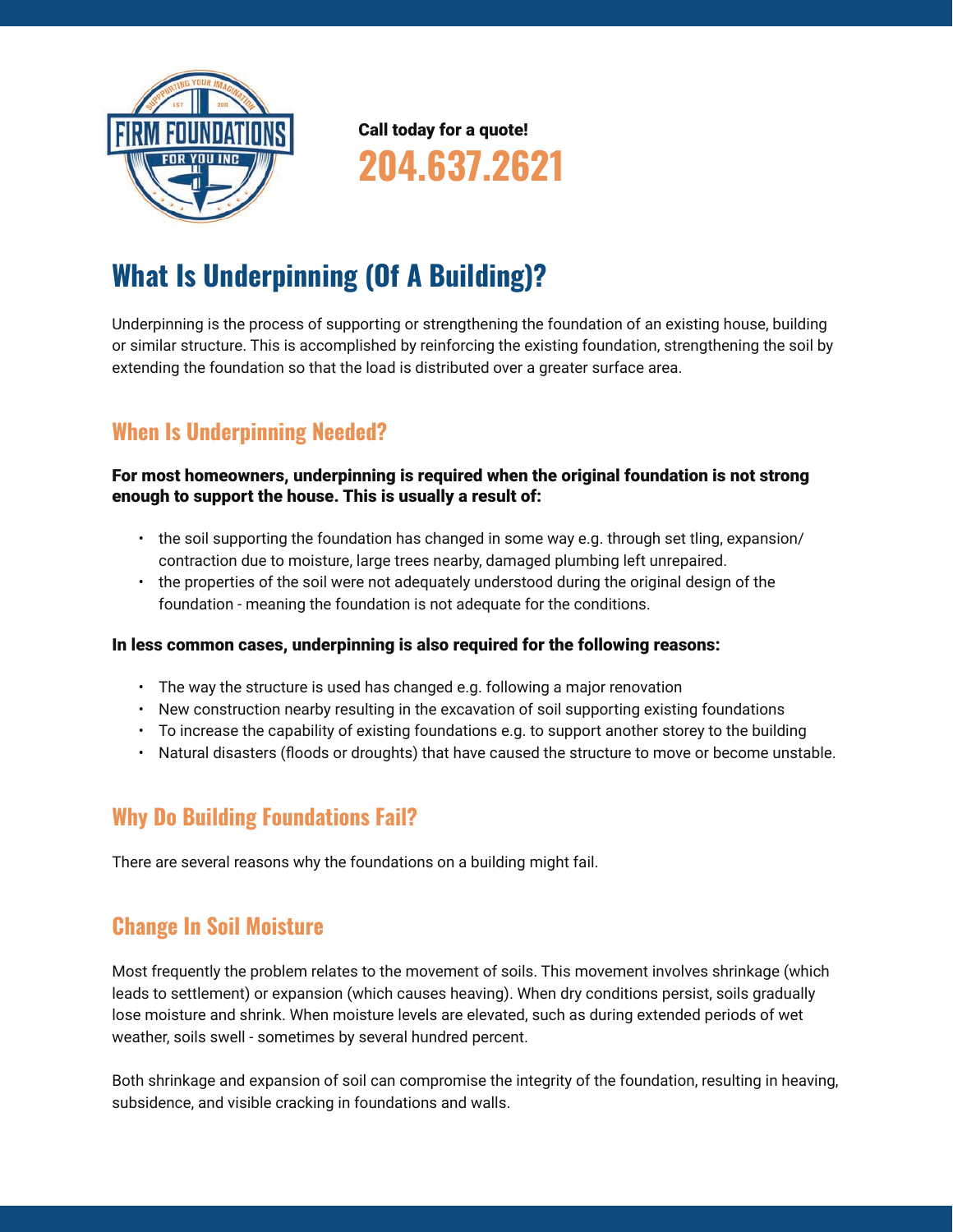## Poorly Compacted Fill

If a site was subject to fill, sometimes the material used is not sufficiently compacted to support the weight of the structure above it. In these cases, foundation problems often occur. The problem can originate from poorly compacted fill, the use of multiple fill materials, or both.

#### Site Erosion

Erosion can wear away the soil around foundations, to the extent that foundations become structurally compromised. Erosion can originate from a number of sources, such as a burst water pipe or other uncontrolled water flow or inadequate drainage.

## Slope Failure

Failure of a slope relates to the movement of earth downhill. It could involve slow failure, known as "creep", or sudden failure, which are "landslides". Where a slope is failing due to creep, underpinning can be used to rectify the problem. However, this is very site specific and requires an expert assessment.

#### **Trees**

Trees are a significant factor in foundation failure. All plants remove moisture from the soil. Large trees removing moisture from the soil can significantly accelerate soil shrinkage. When trees are located too close to buildings, this can lead to the expansion or shrinking of soils enough to compromise the foundation.

## Foundation Design

To a lesser degree, the design of the original foundation may have been inadequate. This could be due to the soil properties not being adequately understood during the original design of the foundation - meaning the foundation is not adequate for the conditions. However, due to modern building codes, this is less of an issue.

# Do I Need Underpinning?

There are some indicative signs to look for when doing an evaluation of your own property. Underpinning is only required where settling is actively occurring. Sometimes after settling initially occurs, the structure reaches a state where no further damage my occur.

## Cracks In Floors Or Walls

Cracks aren't always scary. Sometimes they are superficial, such as minor or hairline cracks in plaster,